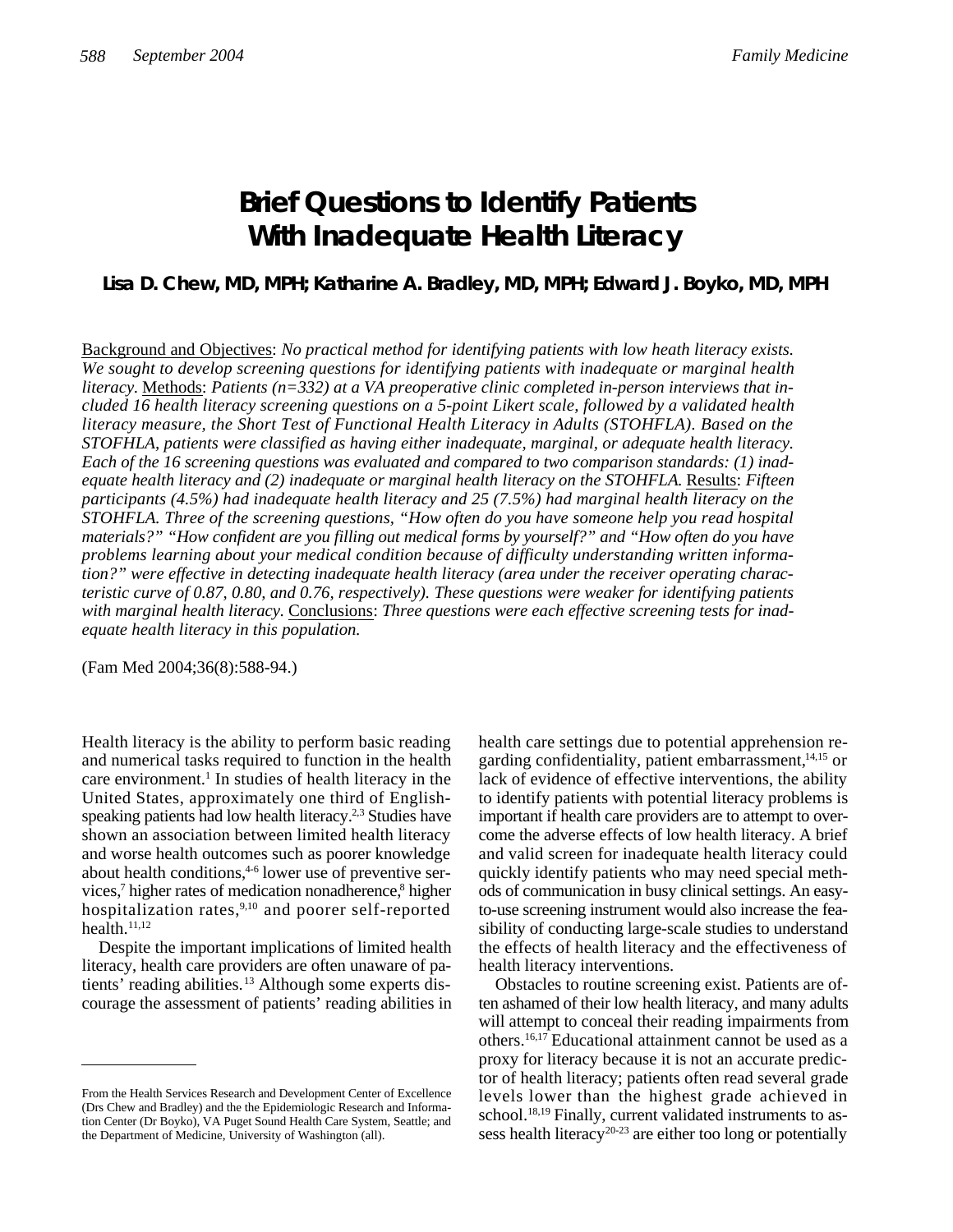embarrassing<sup>24</sup> to patients to be routinely integrated into clinical care.

This study's goal was to identify clinically useful questions that might be effective for detecting inadequate or marginal health literacy among an adult patient population. We sought to develop and evaluate the performance of interviewer-administered questions for identifying patients with inadequate or marginal health literacy compared to a standard health literacy instrument, the Short Test of Functional Health Literacy in Adults (STOFHLA).

### **Methods**

#### *Study Subjects*

This study was conducted at the preoperative clinic of the VA Puget Sound Health Care System in Seattle. This clinic provides evaluations and instructions for patients preparing to undergo ambulatory surgery and relies heavily on written materials to convey information to patients. English-speaking patients who presented to the clinic were eligible for this study. We excluded patients who were unable to complete the interview because they were too ill to participate, had severely impaired vision (worse than 20/100 corrected), severe cognitive impairment, or overt psychiatric illness.

#### *Health Literacy Screening Question Development*

We selected the content of questions based on five domains identified in a qualitative study of patients with limited health literacy: navigating the health care system, completing medical forms, following medication instructions, interacting with providers, and reading appointment slips.<sup>16</sup> In addition, previous studies have reported the use of a surrogate reader as a common coping mechanism for patients with low literacy. $2,16$ These six themes guided the development of the screening questions (Appendix 1).

Next, because we suspected that patients were likely to underreport reading difficulties, we applied several methods to our questions that have been successfully used to screen for other stigmatized behavior.<sup>25</sup> We first phrased questions to ask patients "how often" they had a problem or "how confident" they were in each of the six themes rather than asking "if" they had a problem. Second, we scaled the response options for each question from zero to four. Third, we did not specify a time frame or visit setting to avoid restricting patient reporting. Sixteen questions were developed, pilot tested, and revised to increase clarity.

### *Study Protocol*

We attempted to recruit all patients attending the preoperative clinic between October 2001 and January 2002. Patients were asked by a clinic nurse if they were willing to speak to a research assistant about a study to find out whether written patient information was useful. After obtaining informed consent, research assistants conducted in-person interviews that included 16 screening questions for limited health literacy followed by the STOFHLA. $^{22}$  The 16 questions were read aloud by interviewers. The STOFHLA was scored at a later time by separate research staff to ensure that interviewers were blinded to the patient's health literacy level. The University of Washington Human Subjects Committee approved the study.

#### *Interview Comparison Standards*

We used two comparison standards against which we evaluated each of the 16 questions: (1) inadequate health literacy (STOFHLA score of 0–16) and (2) inadequate or marginal health literacy (STOFHLA score of 0–22). The STOFHLA is a 36-item reading assessment tool that takes up to 7 minutes to administer.<sup>22</sup> The STOFHLA measures patients' ability to read and understand two passages: (1) instructions for an upper gastrointestinal tract radiographic procedure (written at grade level 4.3) and (2) the Medicaid "Rights and Responsibilities" passage (grade level 10.4). The STOFHLA is strongly correlated with previously validated health literacy instruments<sup>22</sup> and was chosen because of its ability to assess reading and comprehension of health-related materials as well as its brevity.

Possible scores on the STOFHLA range from zero to 36. Using established convention, we categorized patients into three mutually exclusive groups: inadequate, marginal, or adequate health literacy.<sup>22</sup> Individuals with scores of 0–16 often misread the simplest materials, including prescription bottles and appointment slips (inadequate health literacy). Individuals scoring 17–22 perform better on the simplest tasks but have difficulty comprehending more complicated passages such as instructions for a radiographic procedure or educational brochures (marginal health literacy). Individuals who score 23–36 successfully complete most tasks required to function in the health care setting (adequate health literacy).<sup>22</sup>

#### *Analyses*

We compared individual screening questions to the interview comparison standards and computed sensitivity, specificity, and positive and negative likelihood ratio (LR) with 95% confidence interval (CI).<sup>26</sup> Positive and negative LRs allowed for simultaneous evaluation of the sensitivity and specificity at each threshold. For positive screening results, multiplying the positive LR times the pretest odds of a disease gives the posttest odds of disease; for negative screening results, multiplying the negative LR times the pretest odds of disease gives the posttest odds of disease.<sup>27</sup> Receiver operating characteristic (ROC) curves plot the sensitivity versus (1-specificity), and areas under the ROC curve (AUROC) were used to compare the overall performance of the screening questions.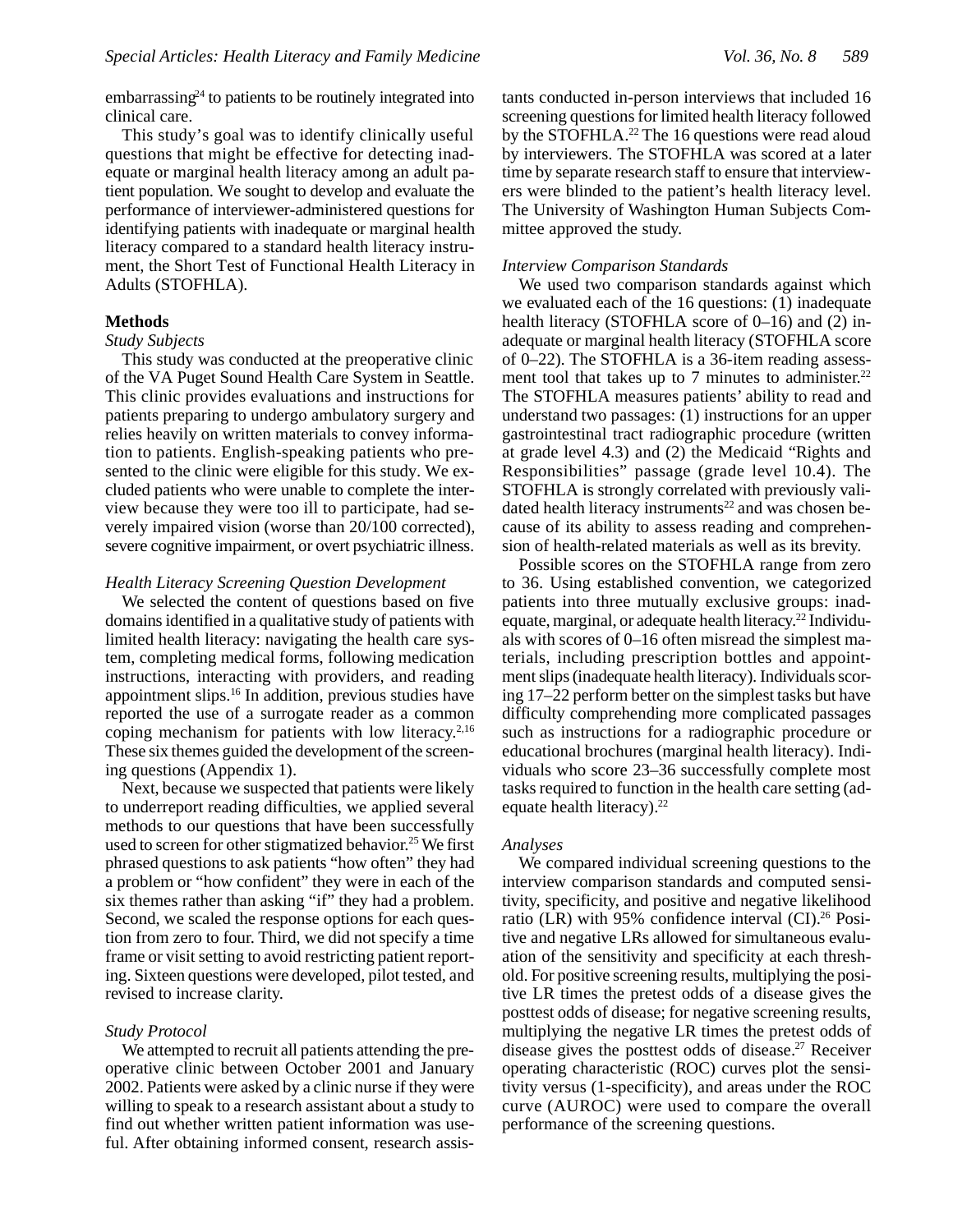We present the AUROCs and 95% CI for the screening questions that had point estimates for their AUROCs significantly greater than the null value of 0.5, as judged by a 95% CI that excluded 0.5. To select the optimal individual question(s) or combination of questions, we identified the one question with the highest AUROC and compared that to the AUROC for all other question(s) or combination of questions, taking into account the correlations of AUROC from the same population.<sup>28</sup> Given the exploratory nature of this study, we did not adjust for multiple comparisons to avoid masking potentially important findings. Because we were interested in the predictive value of these questions and not issues related to causation, we did not adjust for confounders in our analysis. Analyses were conducted using STATA SE-7.0 (Stata Statistical Software: Release Special Edition 7.0, College Station, Tex, Stata Corporation, 2002) and Excel.

## **Results**

Of 631 patients scheduled for a preoperative visit during our study period, 351 agreed to meet with research staff. Four of these individuals were excluded due to poor visual acuity, and one was excluded due to severe dementia. Of the 346 eligible patients, 14 later declined to participate, and the remaining 332 patients completed the interview. Among 332 participants, prevalence rates of inadequate and marginal health literacy as measured by the STOFHLA were 4.5% and 7.5%, respectively (Table 1).

#### *Detecting Inadequate Health Literacy*

Seven of the 16 questions had an AUROC greater than 0.5 and 95% CI that excluded 0.5 for detecting inadequate health literacy (Table 2). For identifying inadequate health literacy, the question, "How often do you have someone help you read hospital materials?" ("Help Read") had a significantly higher AUROC of  $0.87$  (95% CI=0.78–0.96) compared to all other questions (*P*<.05) except for "How confident are you filling out medical forms by yourself?" ("Confident With Forms") ( $P = .32$ ) and "How often do you have problems learning about your medical condition because of difficulty understanding written information?" ("Problems Learning") (*P*=.21) with AUROCs of 0.80 (95%  $CI = 0.67 - 0.93$ , and 0.76 (95%  $CI = 0.62 - 0.90$ ), respectively.

ROC curves for these three screening questions in detecting inadequate health literacy are depicted in Figure 1. Sensitivities, specificities, and positive and negative LRs with 95% CI for the three strongest screening questions for detecting inadequate health literacy at each threshold are shown in Table 3.

To determine whether combining two or all three of the optimal questions could improve their screening performance, we conducted analyses that evaluated the

performance of various combinations of the three optimal questions. To make these composite screening tests, we first assigned zero (no problems with reading) to four points (highest problems with reading) to the scaled responses for each question. We then summed the scores to obtain an 8- or 12-point scale and used the same methods as in the main analyses to evaluate these composite screening tests. No combination of the screening questions significantly increased the AUROC for inadequate health literacy beyond what was achieved by the single items.

### *Detecting Inadequate and Marginal Health Literacy*

In comparison to identifying patients with inadequate health literacy, performance of the screening questions was weaker for identifying patients with either inad-

#### Table 1

#### Characteristics of Study Participants (n=332)

|                                                        | n   | (%)   |  |  |
|--------------------------------------------------------|-----|-------|--|--|
| Age, years<br>18-45                                    | 60  | (18)  |  |  |
| $46 - 64$                                              | 161 | (49)  |  |  |
| $65+$                                                  | 111 | (33)  |  |  |
| Gender                                                 |     |       |  |  |
| Men                                                    | 314 | (95)  |  |  |
| Women                                                  | 18  | (5)   |  |  |
| Race                                                   |     |       |  |  |
| White                                                  | 269 | (81)  |  |  |
| <b>Black</b>                                           | 34  | (10)  |  |  |
| Other                                                  | 29  | (9)   |  |  |
| Income                                                 |     |       |  |  |
| $<$ \$20,000                                           | 112 | (34)  |  |  |
| \$20,000-39,000                                        | 111 | (33)  |  |  |
| $$40,000+$                                             | 80  | (24)  |  |  |
| Did not know/refused                                   | 29  | (9)   |  |  |
| Education                                              |     |       |  |  |
| <third grade<="" td=""><td>13</td><td>(4)</td></third> | 13  | (4)   |  |  |
| Fourth-eighth grade                                    | 9   | (3)   |  |  |
| Some high school                                       | 26  | (8)   |  |  |
| High school/GED                                        | 126 | (38)  |  |  |
| $>$ High school                                        | 158 | (48)  |  |  |
| Working status                                         |     |       |  |  |
| Working full time                                      | 83  | (25)  |  |  |
| Working part time                                      | 22  | (7)   |  |  |
| Retired                                                | 113 | (34)  |  |  |
| Disabled                                               | 78  | (23)  |  |  |
| Currently not working                                  | 36  | (11)  |  |  |
| Health literacy level*                                 |     |       |  |  |
| Adequate                                               | 292 | (88)  |  |  |
| Marginal                                               | 25  | (7.5) |  |  |
| Inadequate                                             | 15  | (4.5) |  |  |

\* Health literacy level based on STOFHLA (Short Test of Functional Health Literacy in Adults) score: inadequate health literacy (0–16), marginal health literacy (17–22), and adequate health literacy (23–36).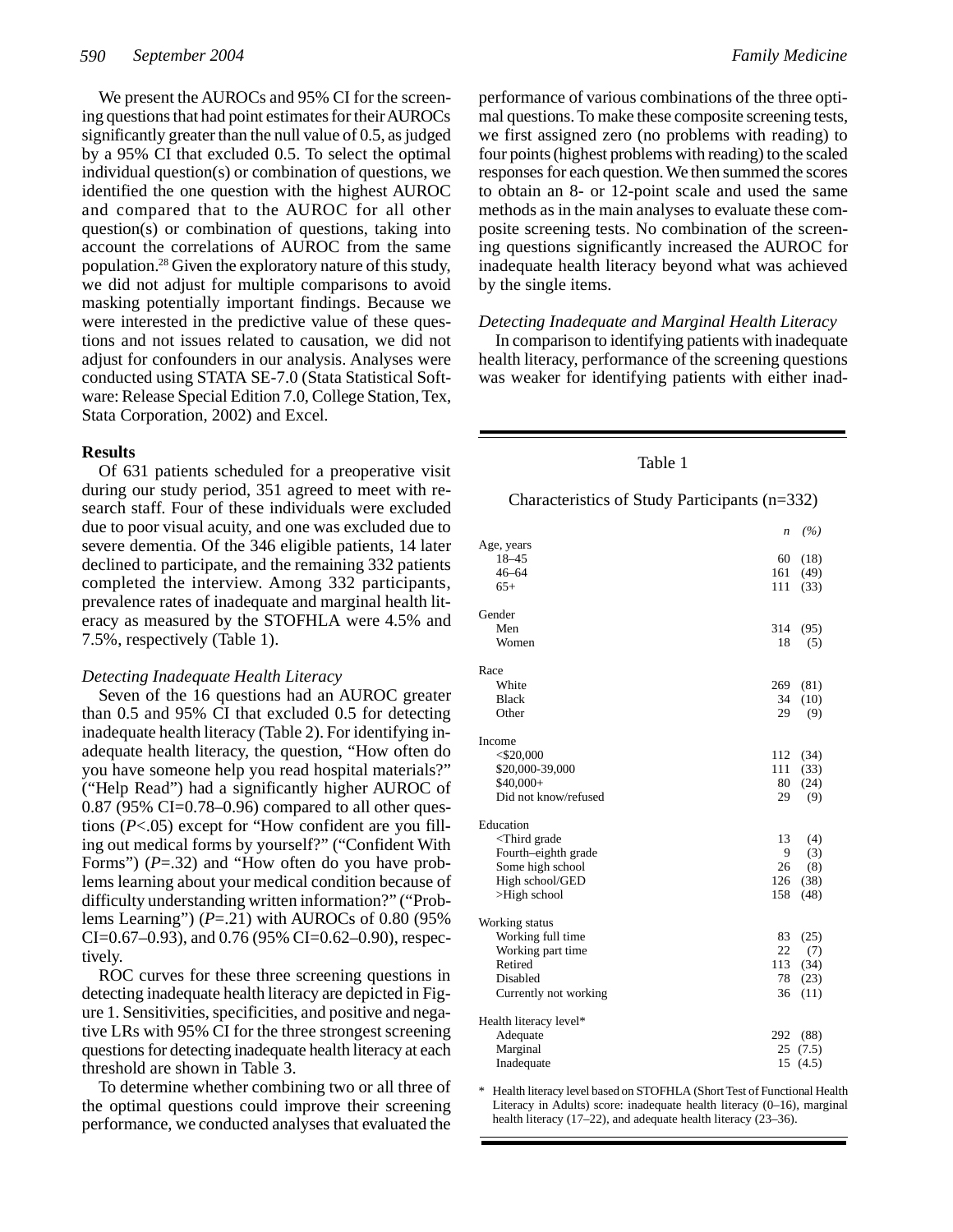## Table 2

## Areas Under the Receiver Operating Characteristic Curve for the Health Literacy Screening Questions

| <b>Health Literacy Screening Ouestions</b><br>How often are appointment slips written in a way that is easy to read and understand? | Inadequate<br><b>Health Literacy</b><br>$0.70(0.56 - 0.84)$ | Inadequate or<br><b>Marginal Health</b><br>Literacy<br>$0.63(0.55-0.72)$ |
|-------------------------------------------------------------------------------------------------------------------------------------|-------------------------------------------------------------|--------------------------------------------------------------------------|
| How often are medical forms difficult to understand and fill out?                                                                   | $0.68(0.52 - 0.84)$                                         | $0.63(0.54 - 0.72)$                                                      |
| How often do you have difficulty understanding written information your health care provider gives you?                             | $0.69(0.55-0.83)$                                           | $0.65(0.56 - 0.74)$                                                      |
| How often do you have problems learning about your medical condition because of difficulty<br>understanding written information?    | $0.76(0.62 - 0.90)$                                         | $0.60(0.51-0.69)$                                                        |
| How confident are you filling out medical forms by yourself?                                                                        | $0.80(0.67-0.93)$                                           | $0.66(0.57-0.76)$                                                        |
| How confident do you feel you are able to follow the instructions on the label of a medication bottle?                              | $0.70(0.57-0.83)$                                           | $0.62(0.54 - 0.71)$                                                      |
| How often do you have someone help you read hospital materials?                                                                     | $0.87(0.78 - 0.96)$                                         | $0.68(0.60 - 0.77)$                                                      |
|                                                                                                                                     |                                                             |                                                                          |

Health literacy level based on STOFHLA (Short Test of Functional Health Literacy in Adults) score: inadequate health literacy (0–16), marginal health literacy (17–22), and adequate health literacy (23–36).

equate or marginal health literacy (Table 2). Again, combining questions resulted in no meaningful improvement in their screening performance of detecting inadequate or marginal health literacy.

Because educational attainment is often used to estimate health literacy, we conducted analyses to compare the performance of these three screening questions to self-reported education. We categorized self-reported education into five categories ( third grade, fourth– eighth grade, some high school, completed high school/GED, and > high school) and calculated AUROCs for identifying inadequate health literacy (0.77; 95% CI: 0.65–0.90) and inadequate or marginal health literacy (0.62; 95% CI: 0.53– 0.72). Although no significant differences between the performance of self-reported education and the three screening questions were found, "Help Read" and "Confident With Forms" had a higher AUROC than self-reported education in detecting inadequate health literacy.





"Confident With Forms" area under ROC curve (95% CI): 0.80 (0.67-0.93)

**. . . . . . .** "Problems Learning" area under ROC curve (95% CI): 0.76 (0.62–0.90)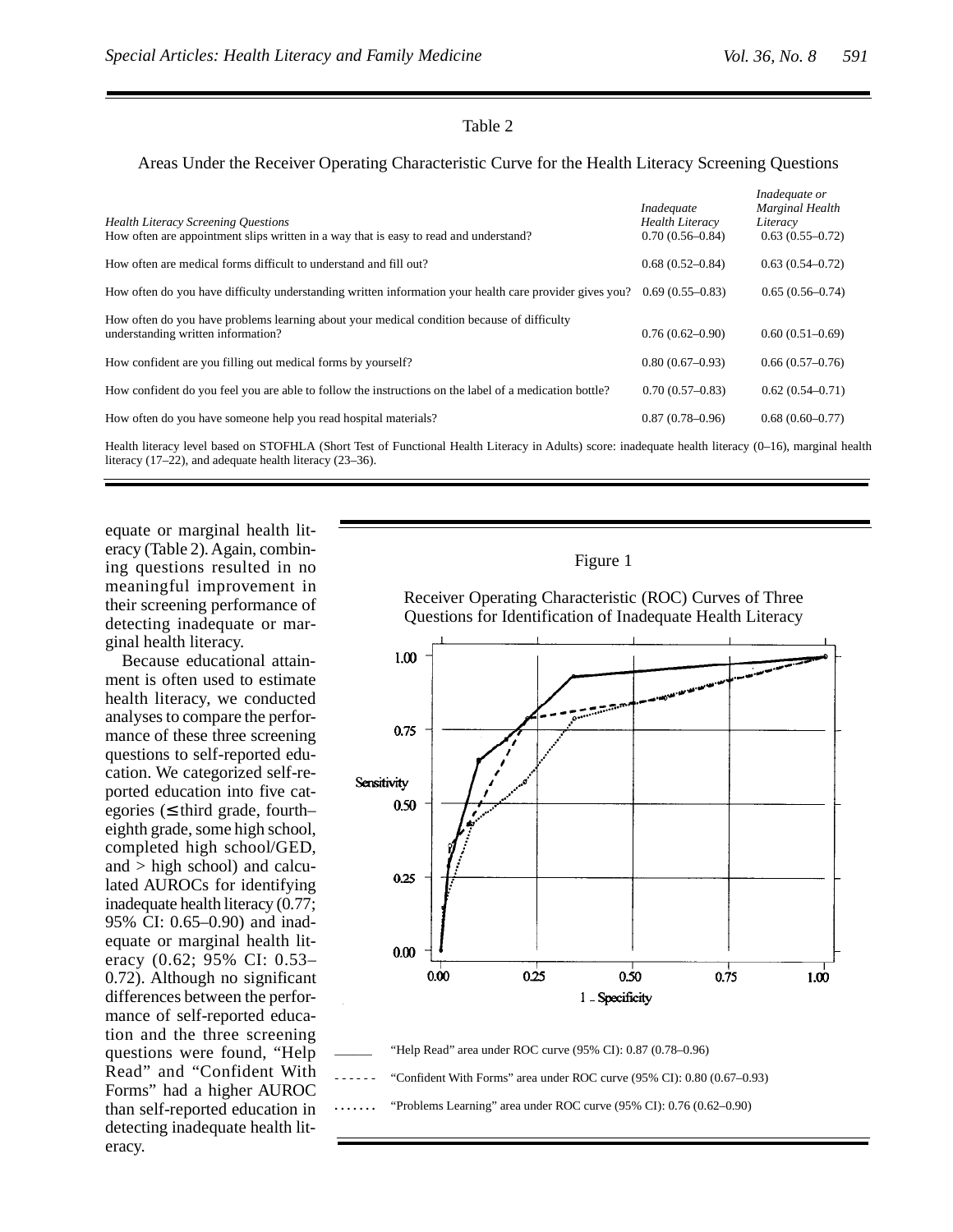#### **Discussion**

To our knowledge, this is the first report of screening questions that were effective for identifying patients with inadequate health literacy. However, for identification of the broader group of patients with inadequate or marginal health literacy, the performance of these screening questions was weaker.

This study has several limitations. First, our sample was comprised predominantly of white, male veterans in an ambulatory surgery setting. Therefore, our results may not be generalizable. Second, our sample size was too small to determine whether one of the three questions performed significantly better and whether these questions performed significantly better than self-reported education. Third, although we did not tell patients this was a health literacy study, patients with poor literacy skills may have avoided participation. Finally, the

#### Table 3

| <i><u><b>Ouestion</b></u></i> | Sensitivity | <i>Specificity</i> | +LR (95% CI)         | - LR (95% CI)       |
|-------------------------------|-------------|--------------------|----------------------|---------------------|
| "Problems Learning"*          |             |                    |                      |                     |
| Never                         | 1.00        | 0.00               | 1.00                 |                     |
| Occasionally                  | 0.79        | 0.65               | $2.26(1.65-3.08)$    | $0.33(0.17-0.82)$   |
| <b>Sometimes</b>              | 0.57        | 0.78               | $2.61(1.58-4.29)$    | $0.55(0.36-1.12)$   |
| Often                         | 0.43        | 0.92               | $5.11(2.52 - 10.37)$ | $0.62(0.45-1.21)$   |
|                               |             |                    |                      |                     |
| Always                        | 0.14        | 0.99               | 22.14 (3.36-145.90)  | $0.86(0.51-1.52)$   |
| "Confident With Forms"†       |             |                    |                      |                     |
| Extremely                     | 1.00        | 0.00               | 1.00                 |                     |
| Quite a bit                   | 0.87        | 0.41               | $1.47(1.18-1.83)$    | $0.32(0.11 - 0.80)$ |
| Somewhat                      | 0.80        | 0.77               | $3.51(2.54 - 4.86)$  | $0.26(0.15-0.70)$   |
| A little bit                  | 0.40        | 0.93               | $5.55(2.64 - 11.45)$ | $0.65(0.47-1.21)$   |
| Not at all                    | 0.33        | 0.98               | 15.05 (5.40-41.90)   | $0.68(0.44 - 1.26)$ |
| "Help Read" <sup>†</sup>      |             |                    |                      |                     |
| Never                         | 1.00        | 0.00               | 1.00                 |                     |
| Occasionally                  | 0.93        | 0.65               | $2.69(2.20-3.29)$    | $0.10(0.03 - 0.50)$ |
| Sometimes                     | 0.73        | 0.83               | $4.30(2.91 - 6.36)$  | $0.32(0.20-0.79)$   |
| Often                         | 0.67        | 0.90               | $6.60(4.06 - 10.73)$ | $0.37(0.25 - 0.85)$ |
| Always                        | 0.27        | 0.98               | 14.09 (4.44–44.69)   | $0.75(0.49-1.34)$   |
|                               |             |                    |                      |                     |

## Performance of Health Literacy Screening Questions for Detecting Inadequate Health Literacy

LR—likelihood ratio; plus sign, positive; minus sign, negative

CI—confidence interval

- \* "Problems Learning:" "How often do you have problems learning about your medical condition because of difficulty understanding written information;" specifies responses that are equal to or indicate a higher frequency of problems learning about their medical condition than that response level.
- † "Confident With Forms:" "How confident are you filling out medical forms by yourself?"; specifies responses that are equal to or indicate lower confidence filling out medical forms than that response level.
- ‡ "Help Read:" "How often do you have someone help you read hospital materials?"; specifies responses that are equal to or indicate a higher frequency of having someone help them read than that response level.

exploratory nature of the study with multiple comparisons increases the likelihood of a Type I error. Future studies are needed to validate our findings.

Despite these limitations, the findings of this study are important because we demonstrate that a single screening question may be able to identify 80% of adult patients with inadequate health literacy. Although Bennett et al identified a three-item screening instrument for low literacy among adult caregivers of pediatric patients,<sup>29</sup> previous efforts to identify briefer tools have been unsuccessful in adult patient populations. Williams et al evaluated questions as a simple health literacy screen that included asking patients if they were able to read a newspaper, if they could read forms and other written hospital materials, and if they usually ask someone to help them read materials they receive from the hospital.<sup>2</sup> Although the specificity of these questions was high, their sensitivity for detecting inadequate health literacy was low.<sup>2</sup> We asked patients "how often" rather than "if" they had reading difficulties and

used scaled responses that may have encouraged the reporting of reading difficulties and more accurate classification of inadequate health literacy by our screening questions.

Each of these three questions offers advantages over currently available formal health literacy instruments. If validated in other populations, a screening question for inadequate health literacy could be asked rapidly and unobtrusively by clinical staff with varying levels of experience in busy clinical settings. Patients identified as having inadequate health literacy could be offered further formal health literacy assessment and special methods of communication and assistance to effectively navigate the health care system. Although they do not directly assess health literacy through word recognition or comprehension testing, these questions may be less likely to induce anxiety and shame. Finally, a single question that rapidly and inexpensively identifies patients with inadequate health literacy would increase the feasibility of conducting large-scale studies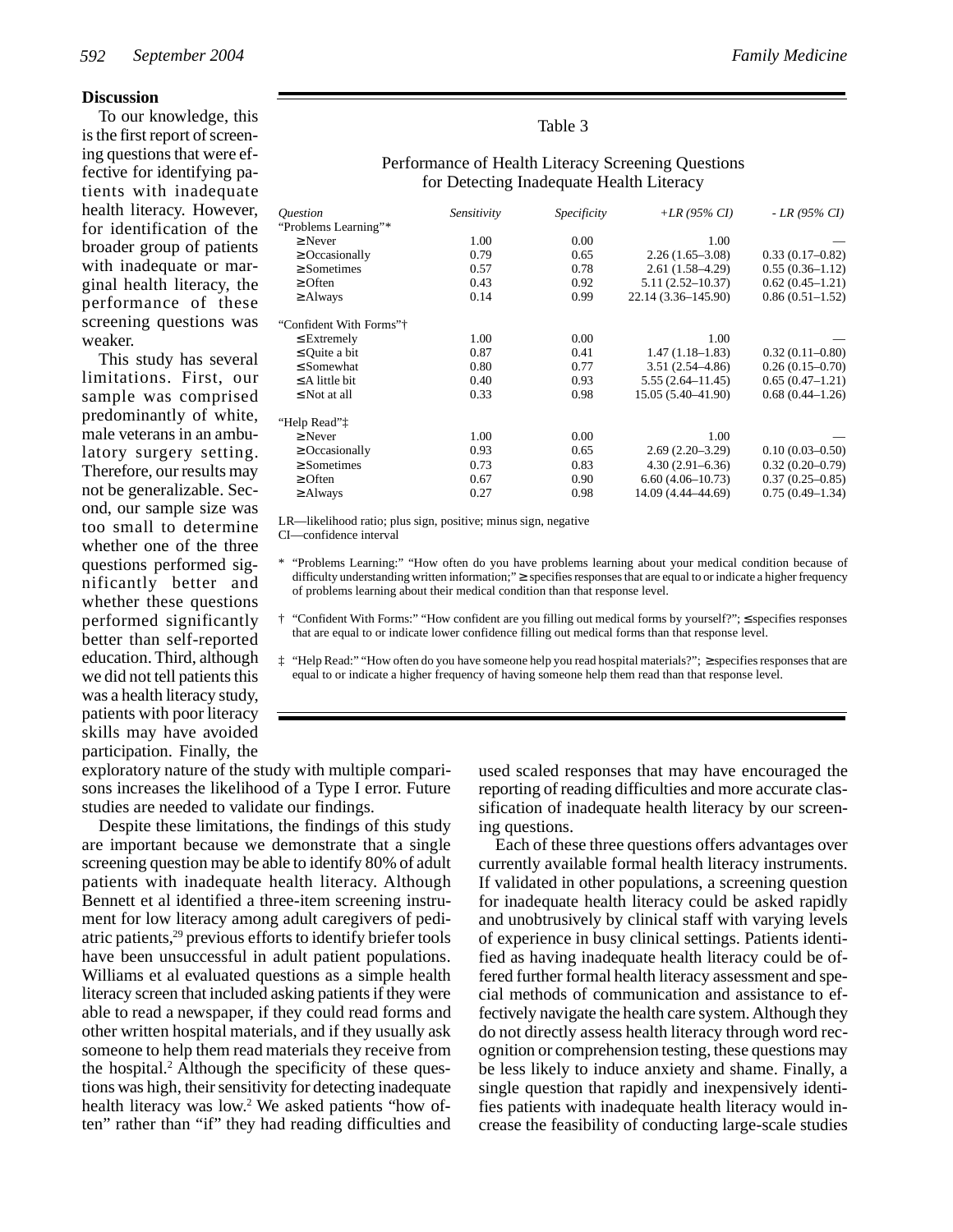that further identifies the consequences of inadequate health literacy and effective low health literacy interventions for patients.

The optimal cut point of a screening test in a particular setting depends on test accuracy, prevalence of inadequate health literacy, costs of testing and falsepositive classification, and benefits of identifying true positives. If the objective is to identify most patients with inadequate health literacy, we would choose a cutoff with high sensitivity and low negative LR so that persons who tested negative would be very likely to have adequate reading skills. However, the implications of a positive test vary dramatically depending on the prevalence of inadequate health literacy in the screened population. For example, using "Help Read" in our sample (4.5% with inadequate health literacy), a response of "often" or greater would result in a posttest probability of inadequate health literacy of 25%. In a setting with a prevalence of inadequate health literacy of 35%,<sup>2</sup> the same response would raise the posttest probability to 78%. Studies are needed to determine the optimal cutoff responses to these questions in other clinical settings with varying prevalence of inadequate health literacy. Although the prevalence of inadequate health literacy in our study population is low, the implications of inadequate health literacy in the preoperative setting are important. Patients with inadequate health literacy may be at risk of patient nonadherence to preoperative instructions, leading to increased morbidity, delays in surgery, or surgery cancellations that are costly to the patient and the hospital. A single question that can rapidly identify patients with inadequate health literacy would allow health care providers to tailor educational materials and communication styles to improve patient comprehension of the risk and benefits of surgery and adherence to preoperative instructions among patients with inadequate health literacy.

These three screening questions were not as effective for detecting patients with marginal health literacy. Patients with marginal health literacy may not recognize that they have reading difficulties and may be less likely to use coping strategies such as a surrogate reader.

In summary, each of these three screening questions appears to be useful for detecting inadequate health literacy in a VA population. Although our findings need to be confirmed in other populations, we believe they are an important advance toward developing a practical method for identifying patients with inadequate health literacy in busy clinical or research settings.

This study was funded and supported by the Robert Wood Johnson (RWJ) Clinical Scholars Program and the Department of Veterans Affairs.

Dr Chew is currently a fellow in the Health Services Research and Development Program at the VA Puget Sound Health Care System.

Dr Bradley is an investigator at the VA Puget Sound Health Care System and is currently supported by the National Institute of Alcohol Abuse and Alcoholism (NIAAA #K23AA00313) and is an RWJ Foundation Generalist Faculty Scholar.

Views expressed in this article are those of the authors and do not necessarily represent the views of the Department of Veterans Affairs, the University of Washington, the NIAAA, or the RWJ Foundation.

*Corresponding Author:* Address correspondence to Dr Chew, VA Puget Sound Health Care System, Health Services Research and Development 1100 Olive Way, Suite 1400, Seattle, WA 98101. 206-277-3129. Fax: 206- 764-2935. lchew@u.washington.edu.

#### **REFERENCES**

- 1. Ad Hoc Committee on Health Literacy for the Council on Scientific Affairs, American Medical Association. Health literacy: report of the Council on Scientific Affairs. JAMA.1999;281:552-7.
- 2. Williams MV, Parker RM, Baker DW, et al. Inadequate functional health literacy among patients at two public hospitals. JAMA 1995;274(21): 1677-82.
- 3. Gazmararian JA, Baker DW, Williams MV, et al. Health literacy among Medicare enrollees in a managed care organization. JAMA 1999; 281(6):545-51.
- 4. Kalichman SC, Rompa D. Functional health literacy is associated with health status and health-related knowledge in people living with HIV-AIDS. J Acquir Immune Defic Syndr 2000;25(4):337-44.
- 5. Williams MV, Baker DW, Honig EG, Lee TM, Nowlan A. Inadequate literacy is a barrier to asthma knowledge and self-care. Chest 1998;114(4):1008-15.
- Williams MV, Baker DW, Parker RM, Nurss JR. Relationship of functional health literacy to patients' knowledge of their chronic disease. A study of patients with hypertension and diabetes. Arch Intern Med 1998;158(2):166-72.
- 7. Scott TL, Gazmararian JA, Williams MV, Baker DW. Health literacy and preventive health care use among Medicare enrollees in a managed care organization. Med Care 2002;40(5):395-404.
- 8. Kalichman SC, Ramachandran B, Catz S. Adherence to combination antiretroviral therapies in HIV patients of low health literacy. J Gen Intern Med 1999;14(5):267-73.
- 9. Baker DW, Parker RM, Williams MV, Clark WS. Health literacy and the risk of hospital admission. J Gen Intern Med 1998;13(12):791-8.
- 10. Baker DW, Gazmararian JA, Williams MV, et al. Functional health literacy and the risk of hospital admission among Medicare managed care enrollees. Am J Public Health 2002;92(8):1278-83.
- 11. Weiss BD, Hart G, McGee DL, D'Estelle S. Health status of illiterate adults: relation between literacy and health status among persons with low literacy skills. J Am Board Fam Pract 1992;5(3):257-64.
- 12. Baker DW, Parker RM, Williams MV, Clark WS, Nurss J. The relationship of patient reading ability to self-reported health and use of health services. Am J Public Health 1997;87(6):1027-30.
- 13. Bass PF III, Wilson JF, Griffith CH, Barnett DR. Residents' ability to identify patients with poor literacy skills. Acad Med 2002;77(10):1039- 41.
- 14. Brandes WL, ed. Literacy, health, and the law: an exploration of the law and the plight of marginal readers within the health care system: advocating for patients and providers. Philadelphia: Health Promotion Council of Southeastern Pennsylvania, Inc, 1996.
- 15. Davis TC, Michielutte R, Askov EN, Williams MV, Weiss BD. Practical assessment of adult literacy in health care. Health Educ Behav.1998;25(5):613-624.
- 16. Baker DW, Parker RM, Williams MV, et al. The health care experience of patients with low literacy. Arch Fam Med 1996;5(6):329-34.
- 17. Parikh NS, Parker RM, Nurss JR, Baker DW, Williams MV. Shame and health literacy: the unspoken connection. Patient Educ Couns 1996;27(1):33-9.
- 18. Baker FM, Johnson JT, Velli SA, Wiley C. Congruence between education and reading levels of older persons. Psychiatric Services 1996;47(2):194-6.

*Acknowledgments:* A portion of this manuscript was presented at the 2003 National VA Health Services Research and Development Meeting in Washington, DC, February 13, 2003, and at the Society of General Internal Medicine 2003 National Meeting in Vancouver, British Columbia, on May 1, 2003.

We thank the patients, clinic staff, and physicians of the VA Puget Sound Outpatient Evaluation Center for their participation and support. We also thank Thomas Koepsell, MD, MPH, for his invaluable contributions.